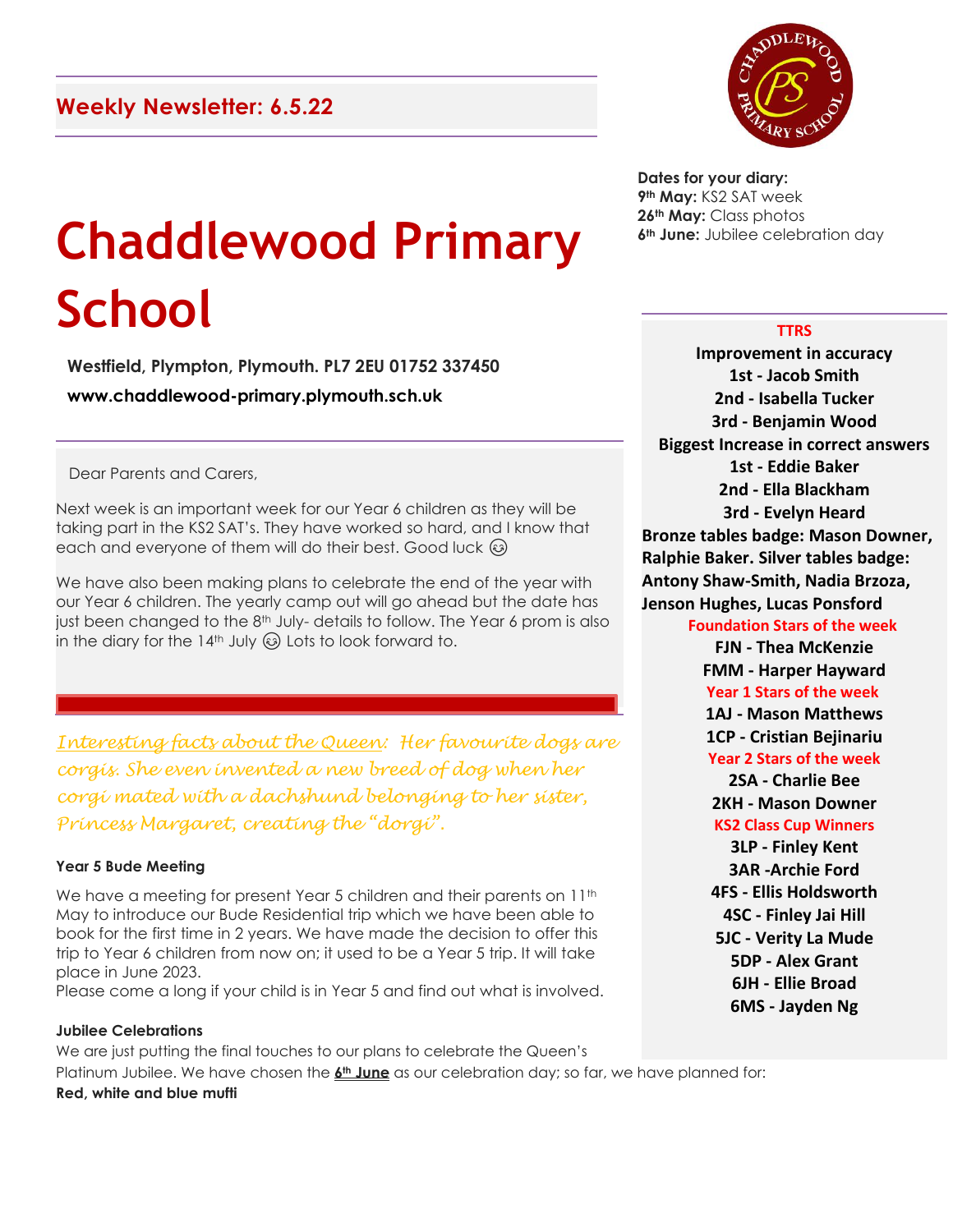# **A jubilee picnic lunch- letter attached today**

# **Ice-creams with Parents/Carers/Grandparents in the afternoon of the 6th May**

# **Crown making and stamp designing activities with prizes**

We do need your help!! We are planning on making lots of 1950's style bunting to decorate the school using wallpaper!

Do you have any leftover floral or brightly coloured wallpaper that you no longer need that you could donate to us? If you have some, please can you send it into school with your child. All donations gratefully received as we are keen for the school to look buntiful (sorry!)

## **Year 3 have had an amazing week!**

Year 3 are taking part in the Lyme Regis Fossil Festival Schools project 2021/22. VOICES FOR THE FUTURE aims to discover, honour and promote female voices past and present and to inspire, guide and build diverse VOICES FOR THE FUTURE. On Tuesday, Frances Lynch from The Electric Voice Theatre came into school to introduce the project and started to compose a song about Mary Anning with the children.







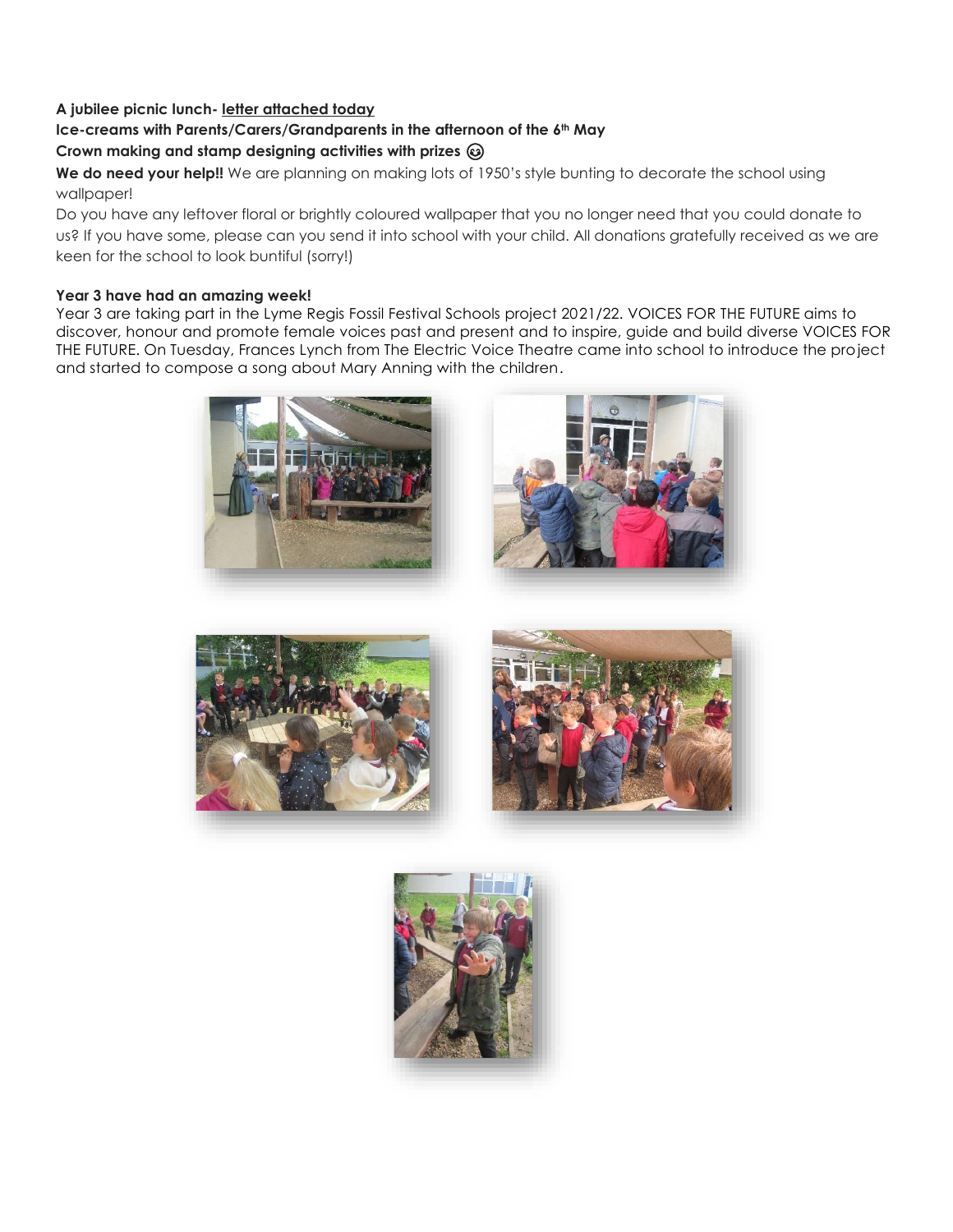### **Well done Olivia and Harry Pinsard**

Olivia performed a Song & Dance - 'Just because I'm a girl' from the theatre production of Goldilocks and the 3 bears at Bugle Festival over the bank holiday weekend. She came 5th overall in a strong field and performed beautifully. She was extremely happy to be back on stage again.



Harry plays football for MAP under 8's and the team took part in R&T Tours Tournament in Heston over the bank holiday weekend. They played against 3 other teams, playing each team twice. They won 5 games out of 6 and won the tournament.

The team played brilliantly, and Harry loved every second! At the presentation he was awarded his trophy by the legend that is Neil Warnock (former Plymouth Argyle manager & Premiership manager).



# **Updated list of Covid symptom in children**

Children and young people aged 18 and under can get coronavirus (COVID-19), but it's usually a mild illness and most get better in a few days.

Symptoms of COVID-19 can include:

- a high temperature or shivering (chills) a high temperature means you feel hot to touch on your chest or back (you do not need to measure your temperature)
- a new, continuous cough this means coughing a lot for more than an hour, or 3 or more coughing episodes in 24 hours
- a loss or change to your sense of smell or taste
- shortness of breath
- feeling tired or exhausted
- an aching body
- a headache
- a sore throat
- a blocked or runny nose
- loss of appetite